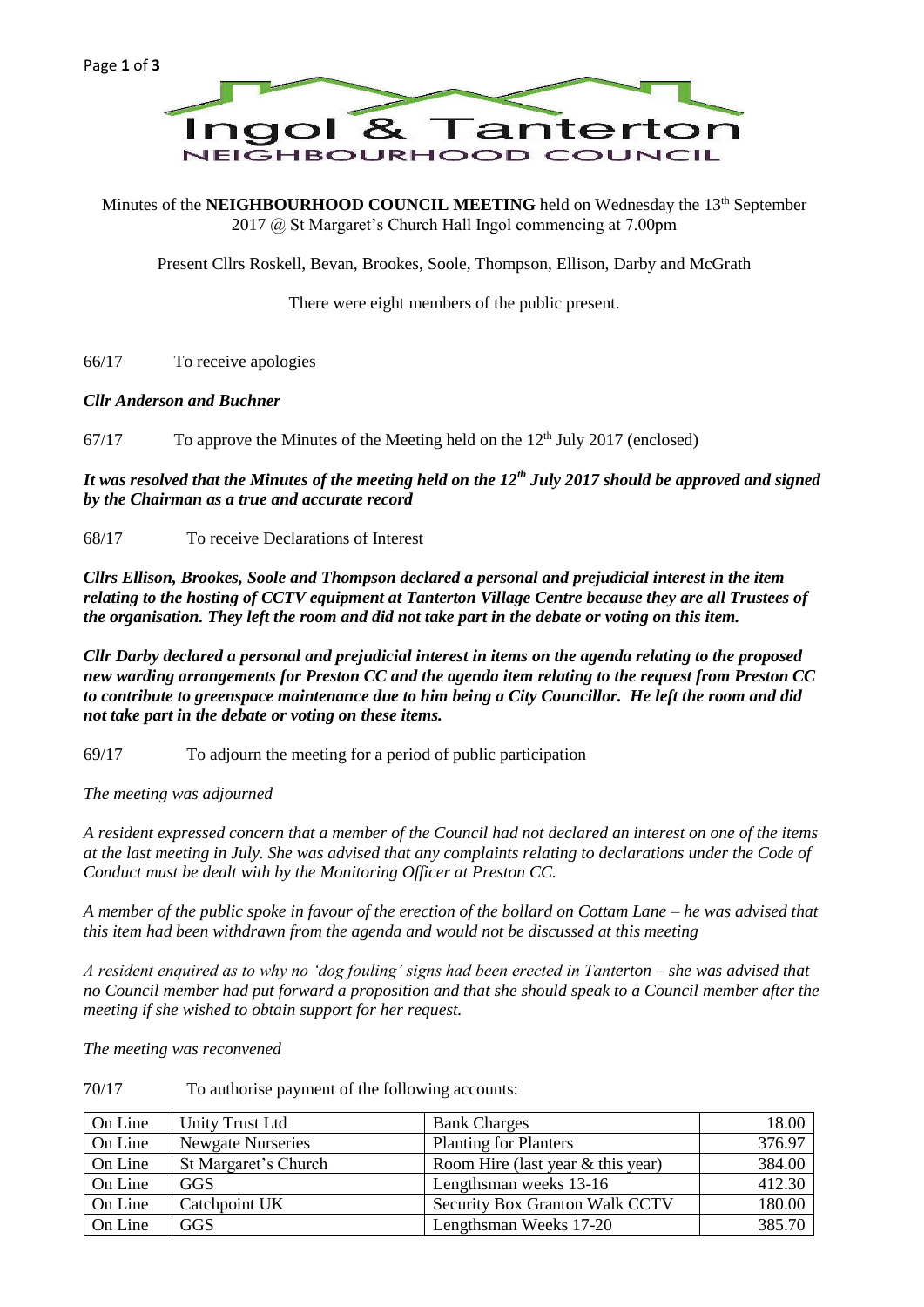| Page 2 of 3 |  |  |  |
|-------------|--|--|--|
|-------------|--|--|--|

| On Line | <b>BG</b> Fencing | Materials Install Dog Signs    |         |
|---------|-------------------|--------------------------------|---------|
| On Line | Aden Tudor        | Dog Signs / Bexhill Path Sings | 1324.80 |
| On Line | <b>BDO</b>        | Audit                          | 240.00  |

### *It was resolved that the payments detailed above should be approved*

71/17 To consider and formally approve the following documentation (which have already been circulated) to be used to advertise for a self-employed Environmental Assistant to the NC and to consider what methods of Advertisement should take place ie our own newsletter, notice boards and web site or additionally the local press.

Environmental Assistant Service Contract

### Application Form

#### Advertisement

# *It was resolved that the documents mentioned above should be approved and that an advertisement should be placed on the Council's web site, notice boards, newsletter and in the local press.*

72/17 To consider the appointment of a Committee who shall be responsible for dealing with the appointment of a self-employed Environmental Assistant to the NC and who would as part of their remit produce an interview list of questions, undertake formal interviews and appoint said EA following those procedures. It is suggested that the Committee comprise the Clerk (who has worked in HR recruitment in a previous occupation and no more than three members of the Council preferably those who might have been involved in recruitment / contract appointments in the past.

*It was resolved that a Committee should be formed comprising the Clerk and Cllrs Bevan, McGrath and Roskell who should be responsible for dealing with the appointment of a self-employed Environmental Assistant to the NC and who would as part of their remit produce an interview list of questions, undertake formal interviews and appoint said EA following those procedures.*

73/17 Consider further expense needed to implement the installation of a BTF Stoppy L Bollard as per resolution at the last meeting. (Failure to agree additional cost will effectively stop project from being undertaken)

*Since the last meeting it has been established that the quotation received did not include electrical connection to an existing supply. LCC have also confirmed that no connection to a lamp post supply is allowable. There is an alternative supply near the proposed bollard but this would require trenching of cables to a supply stand close to the proposed installation. It has been confirmed that the contractor who has supplied existing quote has included connection to such a supply once provided. The estimated cost of the additional works has been estimated by LCC at a cost of £3500 or thereabouts which involves the trenching, cabling, making good, connection and supply stand. In the light of this additional cost the new project cost is outlined below:*

*Please also note that to date no resident agreements have been signed, the permission of LCC/PCC have not been obtained and the Fire and Rescue Services / Ambulance Services have not been consulted.*

*Agreement to the above additional expense would create a project cost as set out below:*

*Supply and fit bollard = £6380.00*

*4 square fixed v bollards (to reduce width) = £624*

*Hand held transmitters @ £28 each (estimated two per household minimum say 22) = £616.00*

*0r (not recommended) mobile phone access £299.00*

*LCC approved trenching etc as above = £3500*